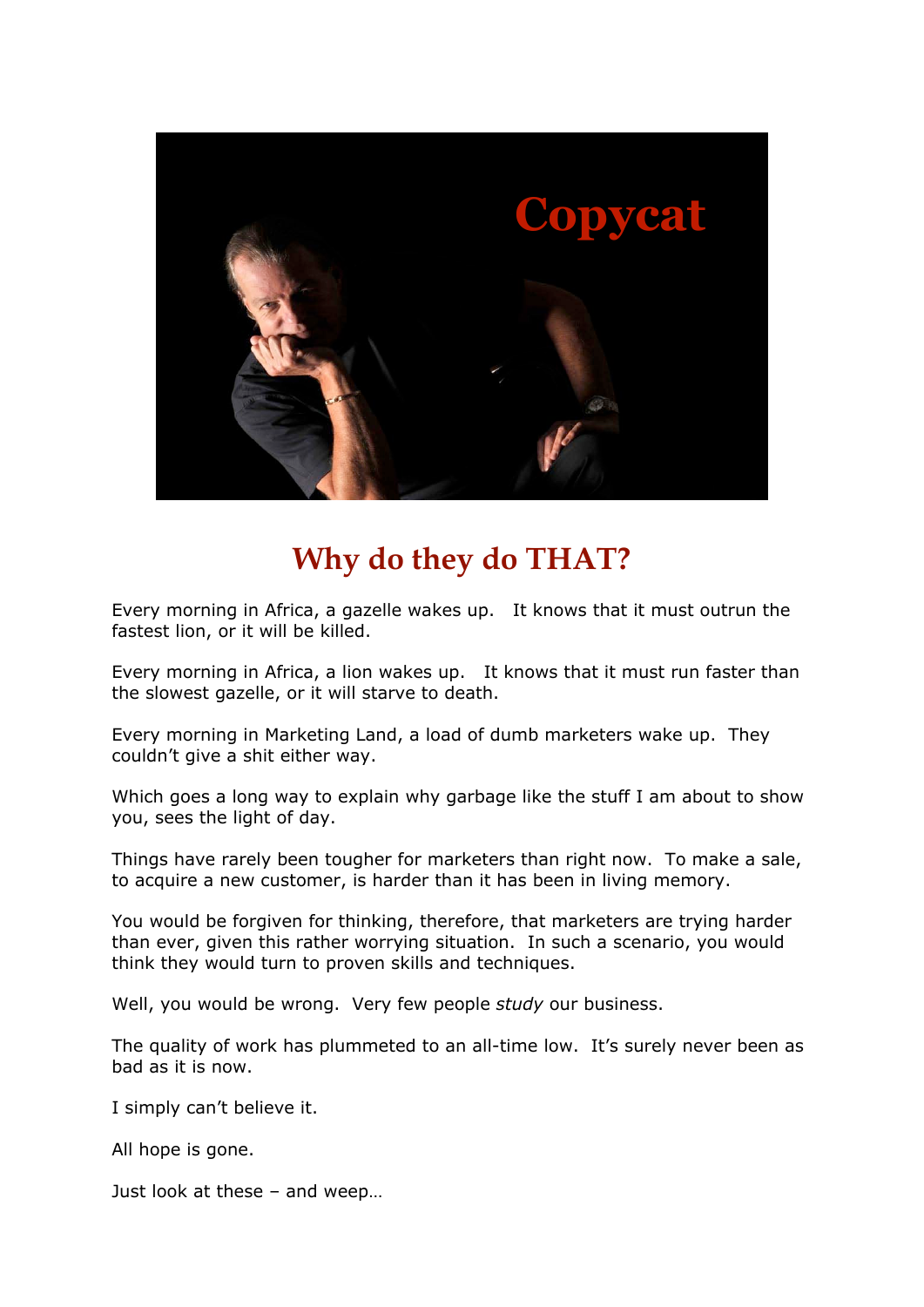## **Al Hufaiza Furniture – Magazine Ad - Dubai**



*This shows the headline of a breathtakingly bad full-page ad for a furniture retailer in Dubai.*

*I would suggest that it's never a good idea using a phrase when you have no idea of what it means.*

*It could seriously alter the profile of customers you attract.*

### **John Fenton Training – Direct Mail Letter - UK**



------------------------------------------------------------------------------------------

*The worst opening to a sales letter by a long way, is the much used and abused…*

*"May I take this opportunity of introducing my company to you"?*

*Because the answer is, "No, you may not".*

*The second worst opening is the comical one shown here.*

*What made him do it? Truly awful.*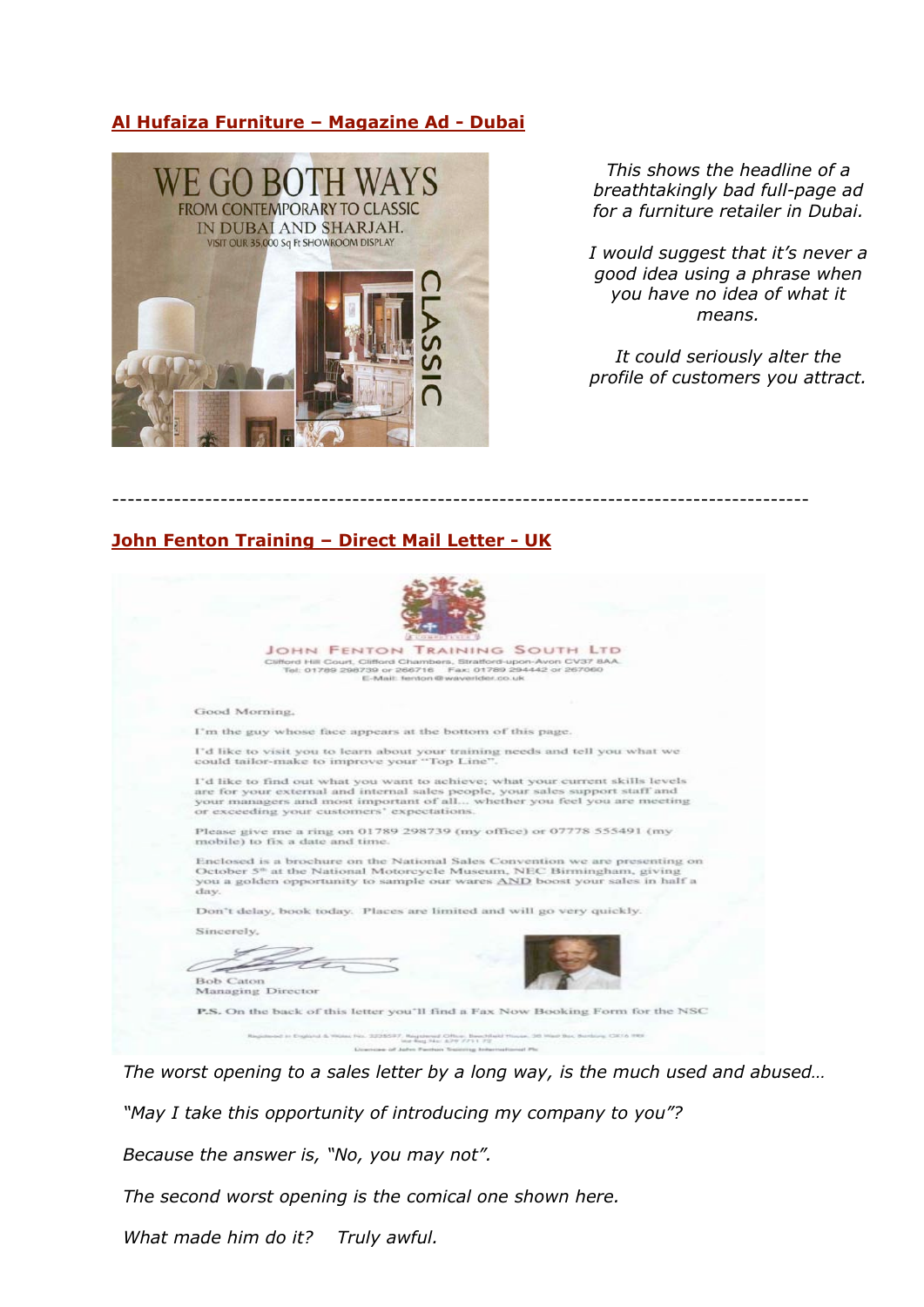# **Intercontinental Hotels – Welcome Sign – Saudi Arabia**



*This was how Intercontinental Hotels greeted me at Riyadh Airport a little while ago.*

*In the hospitality industry, getting your guest's name correct, is always something that one should strive for.*

## **Citroen – Magazine Ad – UK**



------------------------------------------------------------------------------------------

*The automotive industry rarely seem to know what they are doing, when it comes to creating ads that sell.*

*This is a perfect example of what I mean.*

*'Less is more'. Oh dear. A totally useless phrase that always appears when a tired copywriter has run out of ideas.*

*And to even contemplate using an image like this to sell a car, is simply beyond my comprehension.*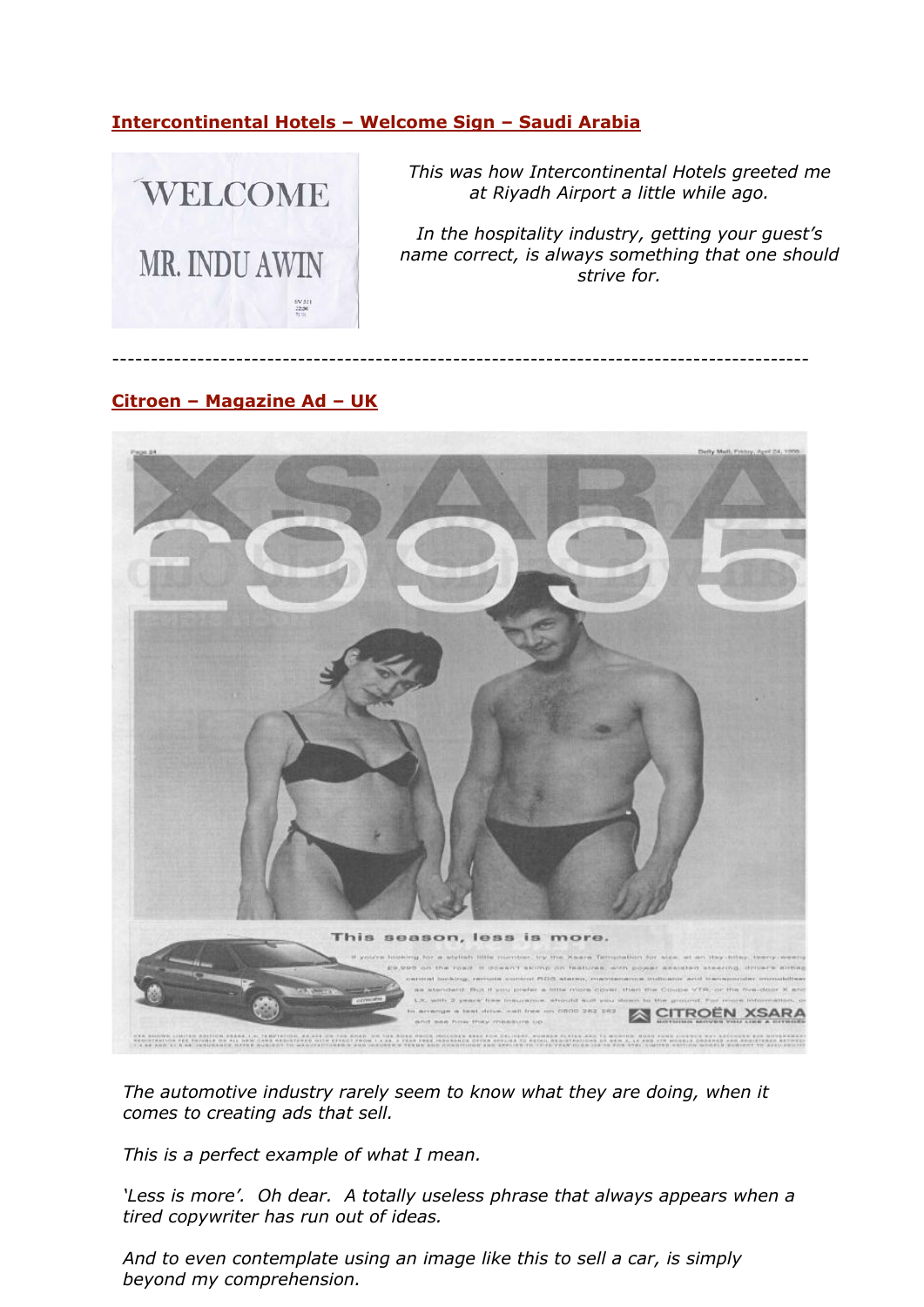## **Severn Trent Water – Direct Mail Letter - UK**



*This is my local water company.*

*These buffoons have been sending out garbage like this for years.*

*Just look at it. Would you bother reading it?*

*Opening paragraph 5 lines. Second para is 6 lines. Followed by other paragraphs of similar lengths.*

*Too daunting. Simply a waste of time and money.*

*Knowledgeable copywriters know you must keep it short, sharp and punchy.* 

*How many times does it have to be said?*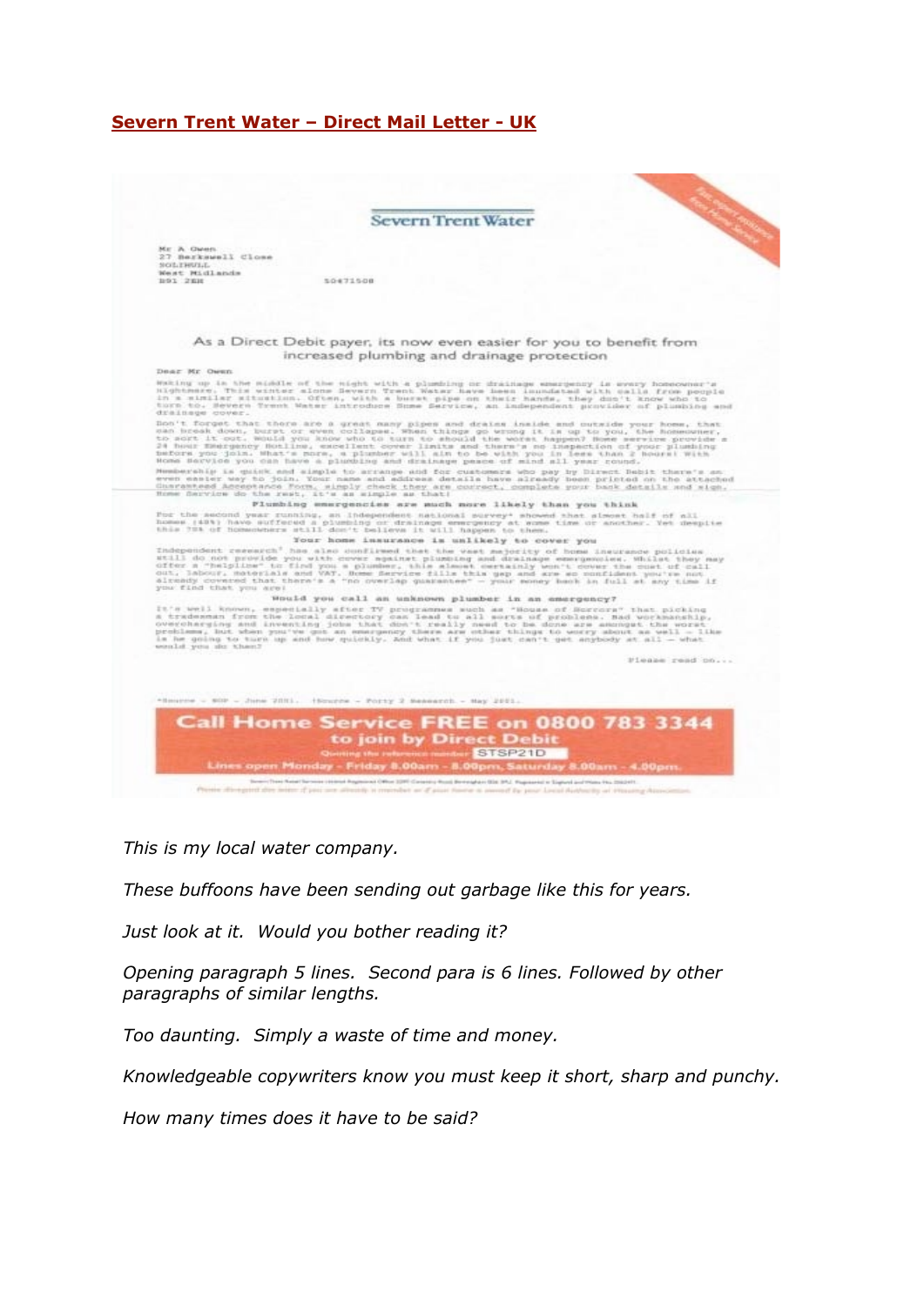# **Birmingham Chamber Of Commerce – Email - UK**

| Subj:<br>2012 Tendering Brerakfast - (9 places left available)<br>Date:<br>17/07/2008 10:04:38 GMT Daylight Time<br>From:<br>e.spencer@birminghamchamber.org.uk<br>To:<br>info@andyowen.co.uk                                                       |                               |
|-----------------------------------------------------------------------------------------------------------------------------------------------------------------------------------------------------------------------------------------------------|-------------------------------|
| Please click on or copy this link into your browser if you cannot read this.                                                                                                                                                                        |                               |
| Tender Breakfast - Aug                                                                                                                                                                                                                              |                               |
| What is Tendering and How do I get involved?                                                                                                                                                                                                        |                               |
| What is Public sector procurement?                                                                                                                                                                                                                  |                               |
| How much business is available in the public sector?                                                                                                                                                                                                |                               |
| The Birmingham Chamber of Commerce is holding a 'Welcome to<br>Tendering Breakfast Morning' to answer questions of this type.<br>The Morning will offer an insight into the increasingly popular public<br>sector and what it has to your business. |                               |
| One of the purposes of the morning is to challenge the myths about<br>tendering in the public sector being only for 'big' companies and to<br>further knowledge and understanding of public tendering.                                              |                               |
| There will be a number of expert presentations throughout the<br>morning from leading figures in local procurement. Also, the business<br>opportunities from the London 2012 Games will be discussed, including<br>how your company can benefit.    |                               |
| As part of the morning breakfast will be provided.                                                                                                                                                                                                  |                               |
| Date: Tuesday, 12th August 2008<br>Venue: Birmingham Chamber of Commerce<br>Cost: £35+vat (member) / £45+vat (non-member)                                                                                                                           |                               |
| For information please contact Elexis Spencer on 0121 607 1911 or<br>e.spencer@birminghamchamber.org.uk                                                                                                                                             |                               |
| To book online click here or visit www.tenderbreakfast.com                                                                                                                                                                                          |                               |
| <b>Fleirich</b><br><b>Birmingham Chamber</b><br>humbers of<br>ORTHERMORES<br>of Commerce and industry                                                                                                                                               | The Ultimate Business Network |
| Forward this email to a friend                                                                                                                                                                                                                      |                               |
| <b>Subscription Information</b><br>This e-mail was sent to: info@andyowen.co.uk.                                                                                                                                                                    |                               |
|                                                                                                                                                                                                                                                     |                               |

My local Chamber of Commerce.

*I've found over the years, that most of these types of organisations send out stiff* and wooden communications. Probably because they are stiff and wooden and wooden *people.*

*They are afraid of including any emotion in their copy, so it's full of clunky, intellectual drivel. I suppose they think that the croissant is an interesting creative touch.*

*I don't…*

*But, of course, if you are to be taken seriously as a Chamber of Commerce, it really does help if you can spell the word 'Breakfast' correctly.*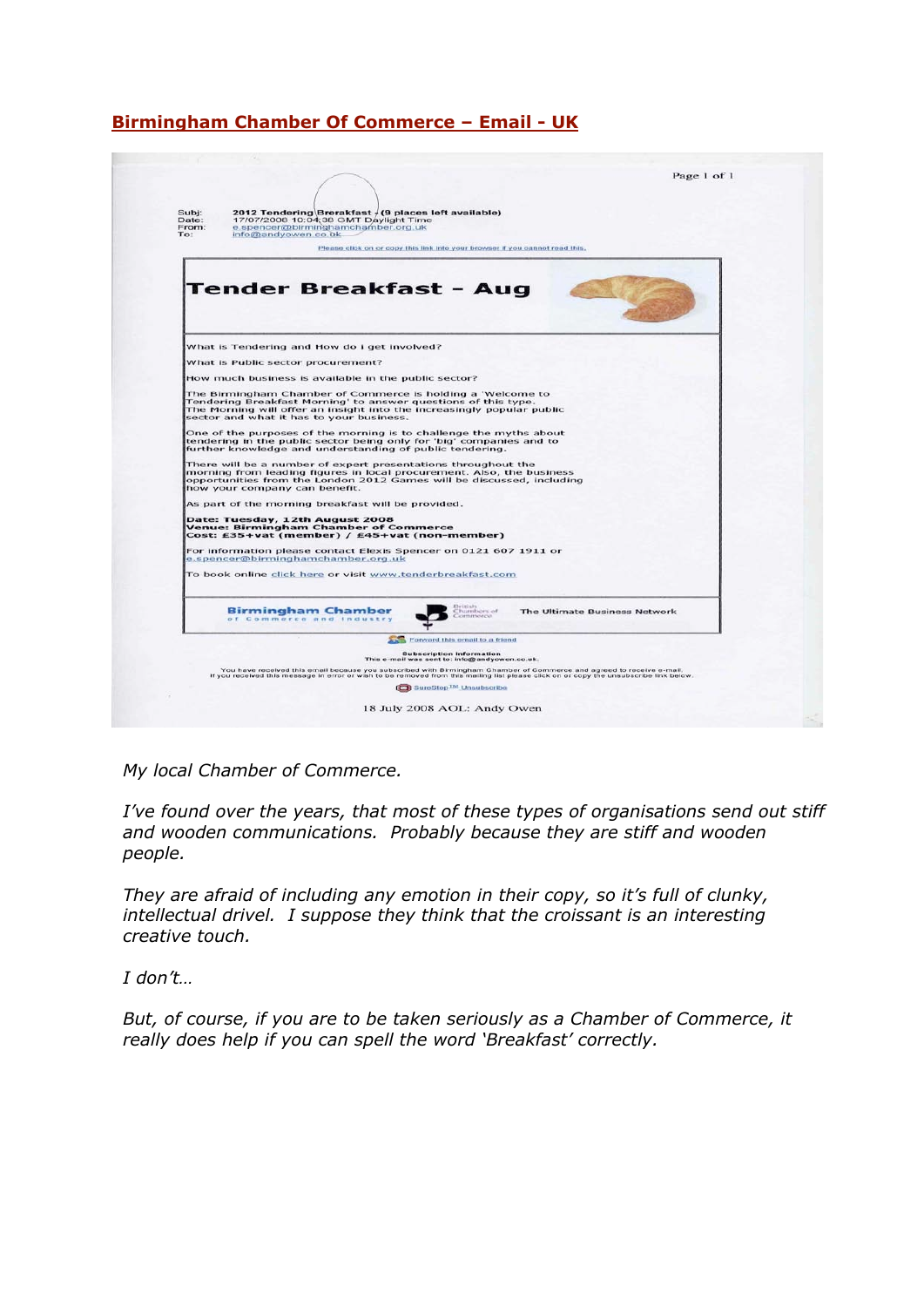## **Subaru –Magazine Ad - Czech Republic**



*Creative masturbation in play again. Well, it is automotive…*

*Can anyone tell me, what 'Think. Feel. Drive.' are supposed to be there for?*

*Are we supposed to look at the car, read those 3 words and go "Oh yes, I get it! Where is the nearest showroom"?*

*No, I didn't think so, either…*

#### ------------------------------------------------------------------------------------------ **Watermelon – Promotional Literature - Dubai**

## Watermelon

An unusual name for an advertising agency, isin't it? But then that's what we specialise in at Watermelon. Communication solutions that rise above the ordinary. And are as effective. Be it above or below the line. If you still need<br>something more to sink your teeth<br>into, give us a call at 04-3914890. Of course, there's also the, well, watermelon. Enjoy.

*Watermelon is an unusual name for an ad agency, I would agree.*

*But, something else is quite unusual, too.*

*If you can't spell 'isn't it' correctly, then I would humbly suggest you have little chance of encouraging companies to place their business with you.*

*Mind you, as most Marketing Directors can't spell anyway, I'm sure they didn't notice - and the agency was a roaring success.*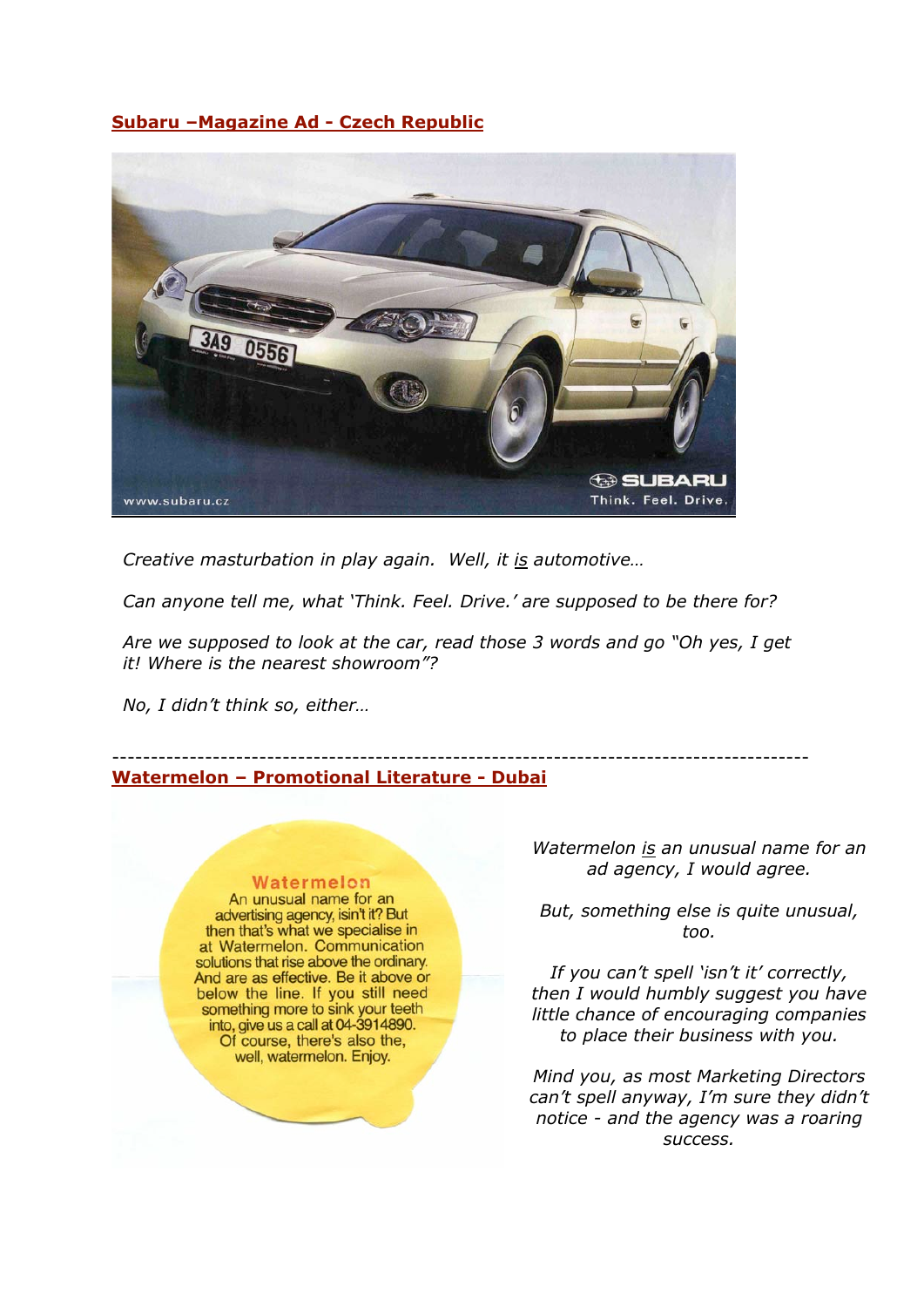## **Saga – Competition Ad – UK**



*This appeared in a magazine. Saga's customers are 50+, with a lot of them 65+ and 75+.*

*I can tell you with reasonable certainty, that most of them will wear glasses. That means their eyes aren't what they were.*

*So, to present them with this appalling ad - which is made worse by reversed out copy – and expect them to even contemplate reading it - is not the best use of brain matter.*

*Reversed-out copy reduces readership by over 70%. Poor layout reduces readership by up to 50%. I would estimate that this ad was read by 4 people in the UK.* 

*Not great value for money…*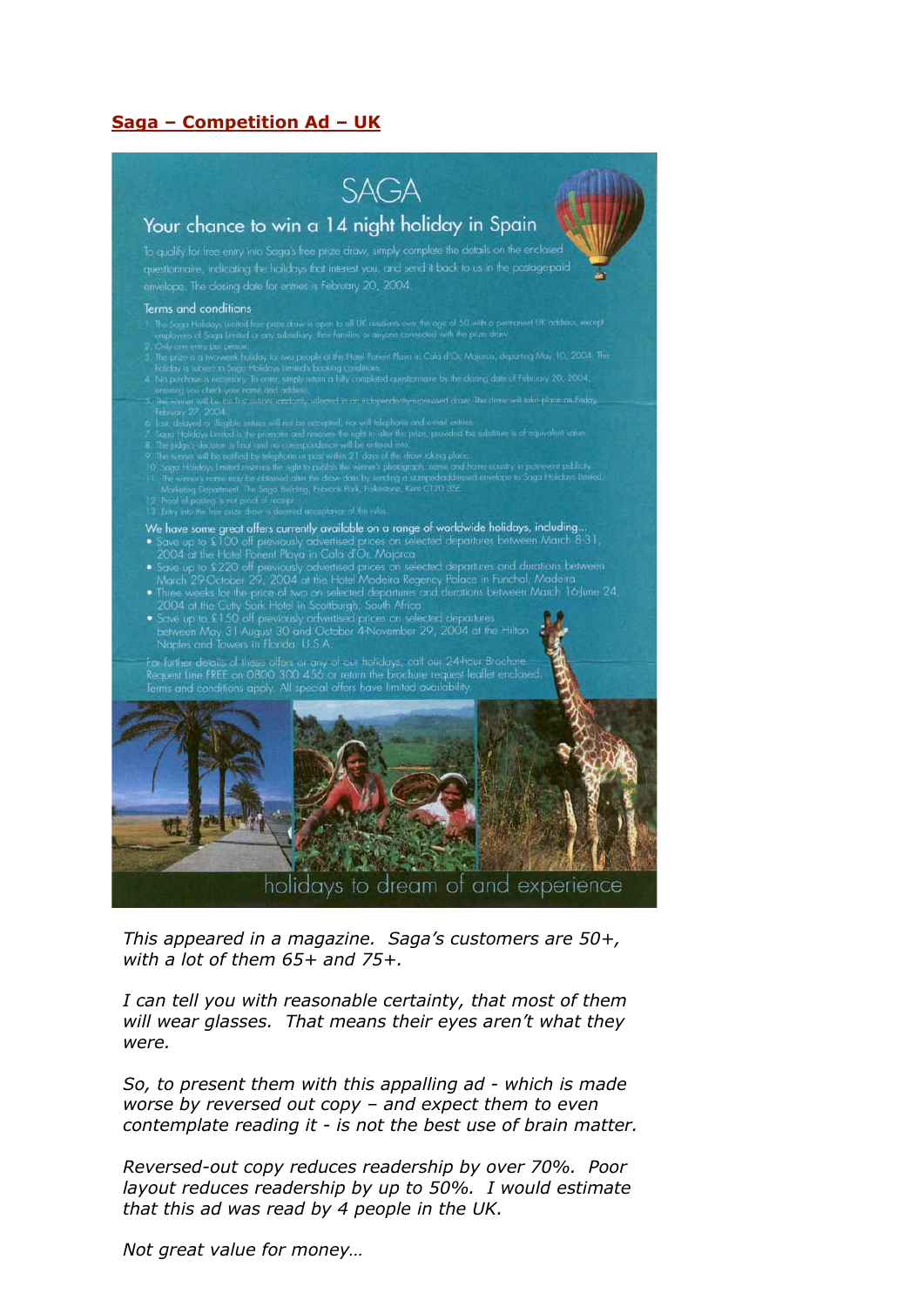# **Vodafone – Direct Mail - UK**



**July 2002** 

Mr Andy Owen **Managing Director** Andy Owen & Associates Ltd. 1 Highfield Road Hall Green Birmingham. West Midlands

> Get answers to all your business mobile questions - free at your local Vodafone store.

#### Dear Mr Dwen

Wouldn't it be great to have all the answers? To know the secret of success? Or how to make more money? Or perhaps just how to talk without moving your lips?

stray

Try asking one of the staff in your local Vodafone store.

*Who writes this tosh?*

*It doesn't do anything. It doesn't connect. It doesn't sell. It doesn't have relevance or benefit.* 

*And good copy must have all of those.*

*But, it makes you laugh. For the wrong reasons. Read the first two paras…*

*If you've ever been in a Vodafone store lately and spoken with the staff there, you will know that they sometimes struggle to understand what day follows Monday.* 

*So, it's rather unlikely you will discover from them, the secrets of success, or how to make more money.*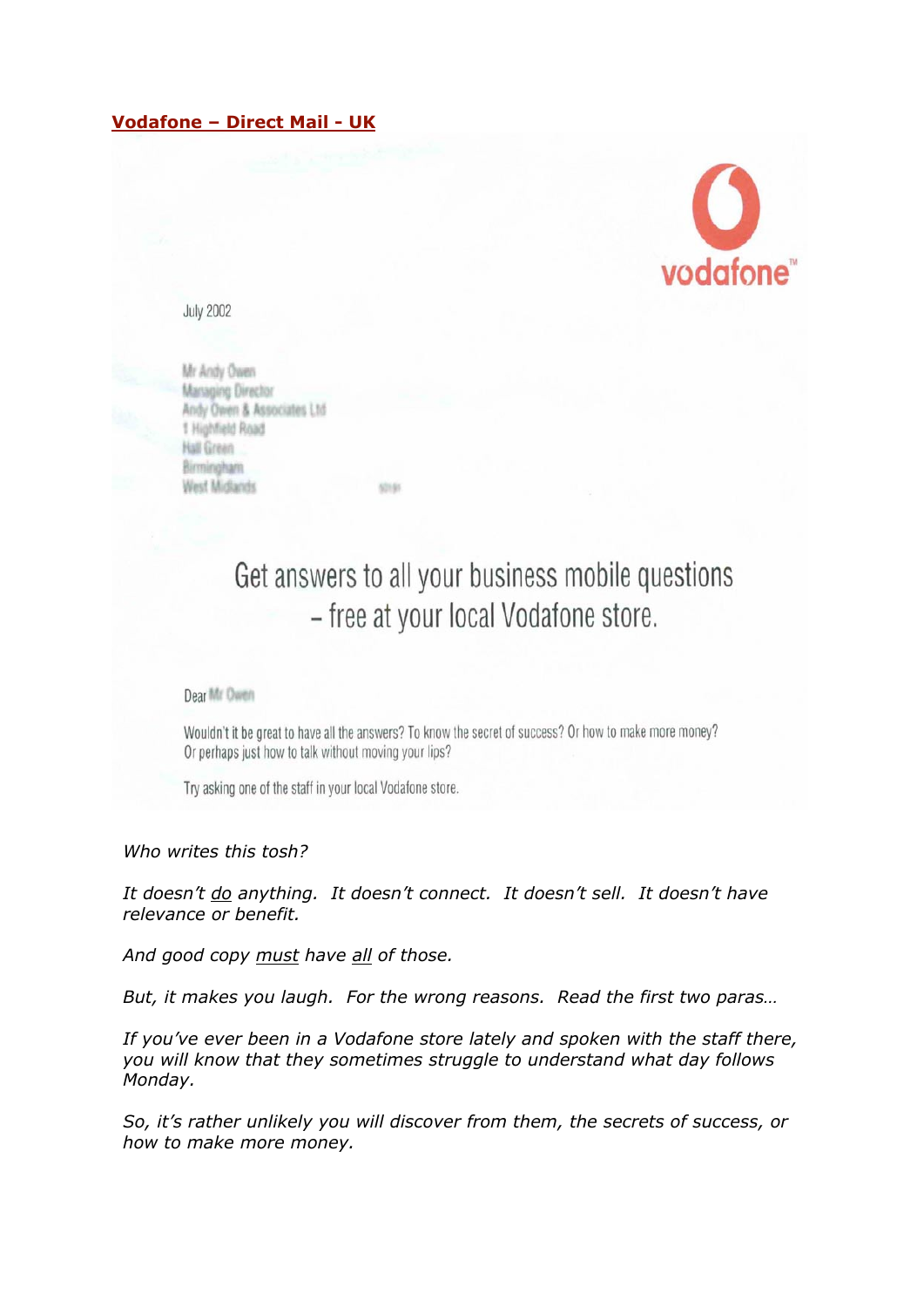## **Liverpool Victoria – Direct Mail - UK**



*Simple, everyday words are the most effective in copy.*

*Seems like this writer hasn't been made aware of this fact yet.*

*Third word here, is 'conundrum'. Not exactly a word you might hear down the pub tonight, is it?*

*You couldn't make it up…*

So, my dear playmates, I hope you have had a little enjoyment and have been entertained by just a handful of the clowns and jesters that exist in our business today.

But, of course, it's not really very funny at all. Because ill-advised and badly conceived work, like the examples above, affect us all.

To start with, they just turn people off even more to our messages. Which makes it doubly hard for all of us.

Remember the 'junk mail ' tag? That all came about as a direct result of the brainless financial services industry, 'raping' our letterboxes.

Everyone that used direct mail suffered as a result.

The same thing happens when the world is full of bad work.

People turn off. And that's your customers and prospects. And mine.

In addition of course, clients, when not getting what they expect from a campaign, will blame the media used or the world's troubles.

Anything but admit it was the poor delivery of their promotional messages.